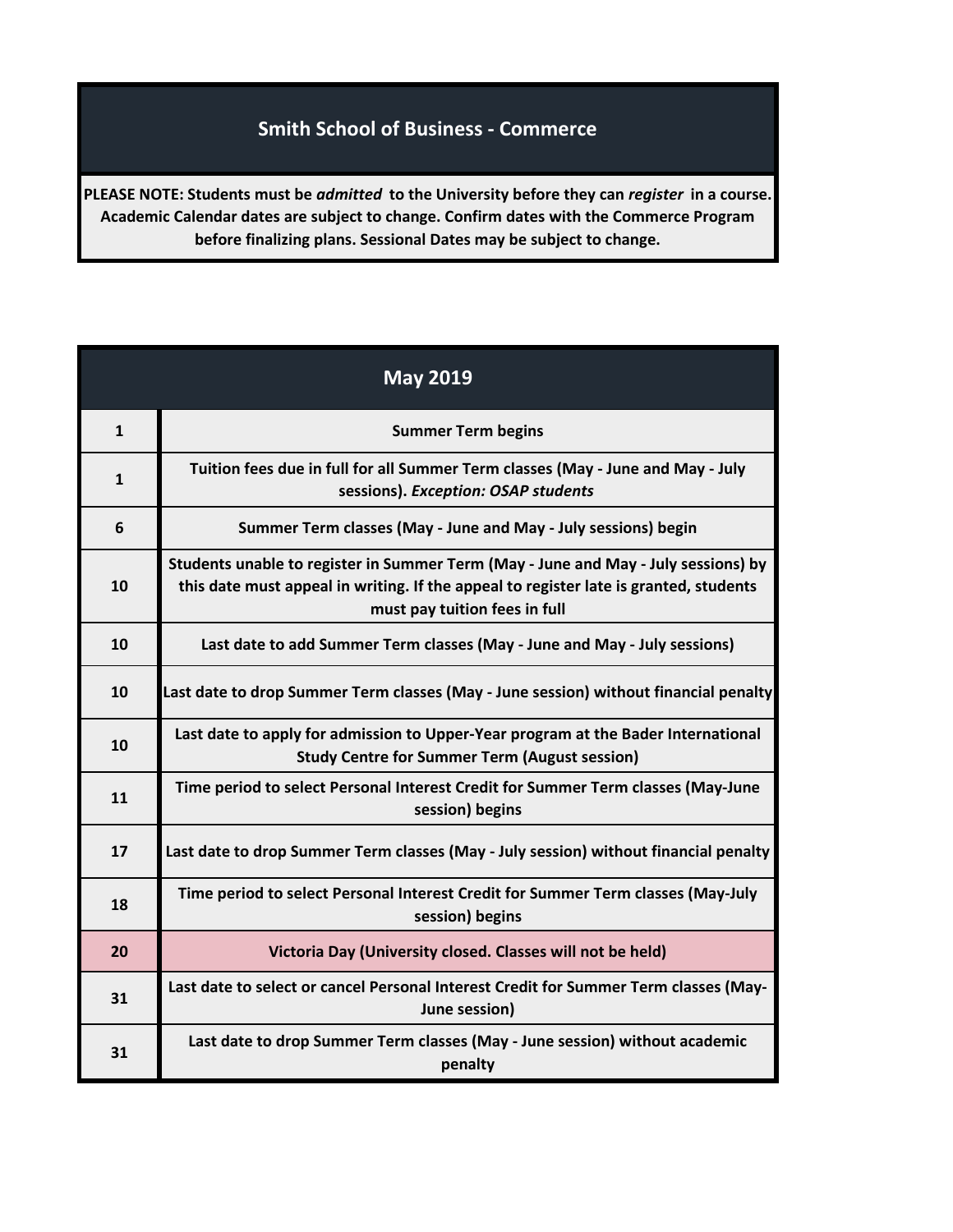| <b>June 2019</b>                                                                                                                                              |                                                                                                                                                                                                                          |
|---------------------------------------------------------------------------------------------------------------------------------------------------------------|--------------------------------------------------------------------------------------------------------------------------------------------------------------------------------------------------------------------------|
| NOTE: Spring 2019 Convocation: Dates will be determined in November 2018. Please refer to<br>http://www.queensu.ca/registrar/convocation to view these dates. |                                                                                                                                                                                                                          |
| $\mathbf{1}$                                                                                                                                                  | Last date for Queen's students to apply for admission to a Fall-Winter dual degree<br>and second degree program                                                                                                          |
| $\mathbf{1}$                                                                                                                                                  | Last date for students to apply to transfer into the Faculty of Arts and Science for Fall<br><b>Term</b>                                                                                                                 |
| $\mathbf{1}$                                                                                                                                                  | Last date for non-Queen's students to apply to transfer into the Commerce program<br>for Fall Term                                                                                                                       |
| $\overline{\mathbf{z}}$                                                                                                                                       | Last date to apply for accommodation for an official examination conflict for the<br>June, July and August examination sessions                                                                                          |
| 15                                                                                                                                                            | Last date for receipt of required documentation from students seeking admission for<br>Fall Term to full-time study, including transfer students, to ensure that an admission<br>decision is made before the Term begins |
| 17                                                                                                                                                            | Summer Term classes (May - June session) end                                                                                                                                                                             |
| $20 - 21$                                                                                                                                                     | <b>Examinations for Summer Term (May - June session) classes (TENTATIVE)</b>                                                                                                                                             |
| 28                                                                                                                                                            | Last date to drop Summer Term classes (May - July session) without academic<br>penalty                                                                                                                                   |
| 28                                                                                                                                                            | Last date to select or cancel Personal Interest Credit for Summer Term Classes (May -<br><b>July session)</b>                                                                                                            |

| <b>July 2019</b> |                                                                                                                                                                                               |
|------------------|-----------------------------------------------------------------------------------------------------------------------------------------------------------------------------------------------|
| $\mathbf{1}$     | Tuition fees due in full for all Summer Term classes (July-August sessions). Exception:<br><b>OSAP</b> students                                                                               |
| $\mathbf{1}$     | Canada Day observed (University closed. Classes will not be held)                                                                                                                             |
| $\overline{2}$   | Summer Term classes (July - August session) begin                                                                                                                                             |
| 8                | Students unable to register in Summer Term (July-August session) by this date must<br>appeal in writing. If the appeal to register late is granted, students must pay tuition<br>fees in full |
| 8                | Last date to add Summer Term classes (July - August session)                                                                                                                                  |
| 8                | Last date to drop Summer Term classes (July - August session) without financial<br>penalty                                                                                                    |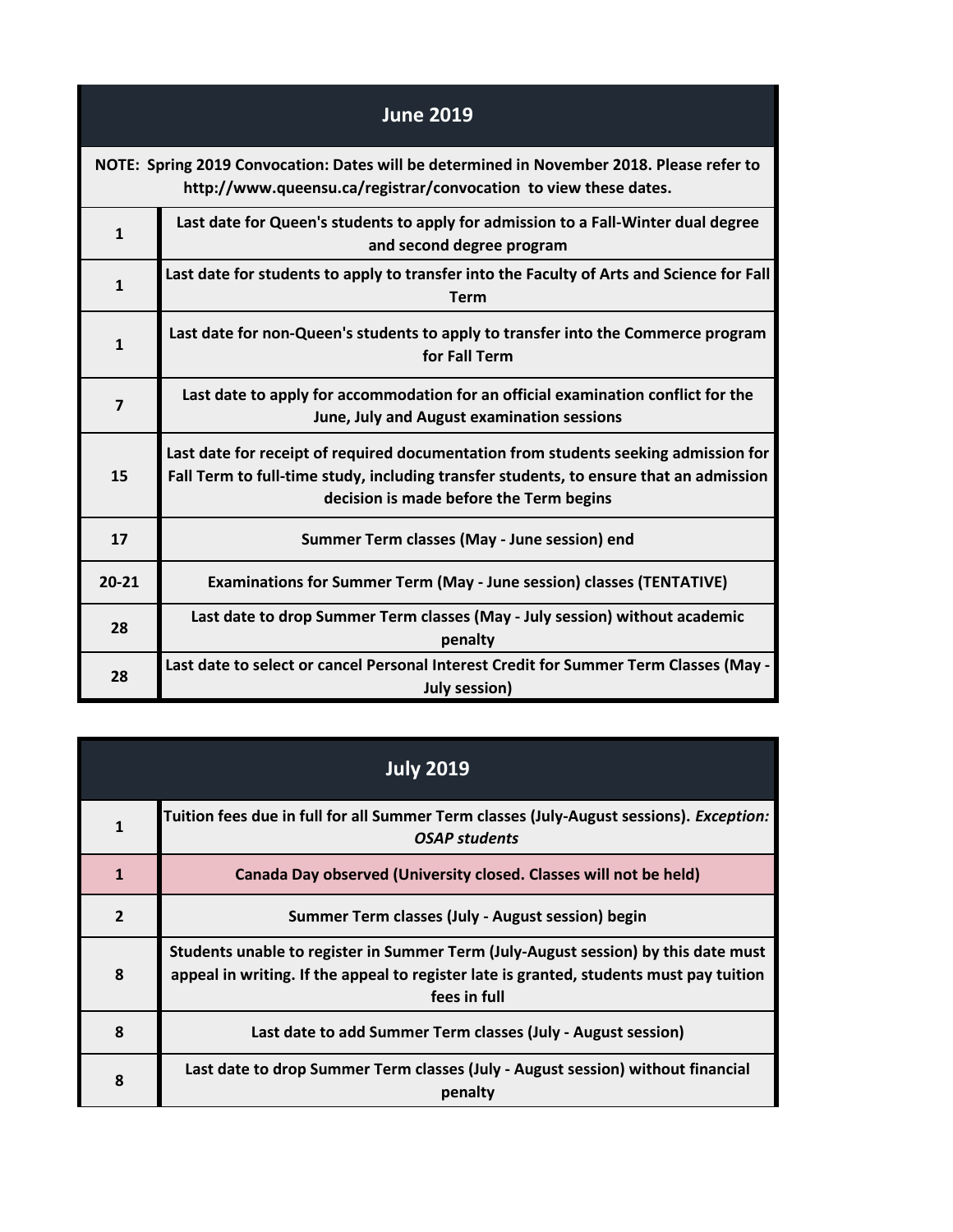| 9  | Time period to select Personal Interest Credit for Summer Term classes (July-August<br>session) begins                 |
|----|------------------------------------------------------------------------------------------------------------------------|
| 15 | First date to apply to graduate in SOLUS for Fall 2019 (TENTATIVE)                                                     |
| 15 | Summer class selection period for Fall and Winter Term classes begins (TENTATIVE)                                      |
| 26 | Summer Term classes (May - July session) end                                                                           |
| 29 | Last date to select or cancel Personal Interest Credit for Summer Term classes (July-<br><b>August session)</b>        |
| 29 | Last date to drop Summer Term classes (July - August session) without academic<br>penalty                              |
| 30 | Summer Term examinations (May - July session) begin                                                                    |
| 31 | Last date to apply for admission to Upper-Year program at the Bader International<br><b>Study Centre for Fall Term</b> |

| August 2019    |                                                                                 |
|----------------|---------------------------------------------------------------------------------|
| $\overline{2}$ | Summer class selection period for Fall and Winter Term classes ends (TENTATIVE) |
| $\overline{2}$ | Summer Term examinations (May - July session) end                               |
| 5              | Civic Holiday (University closed. Classes will not be held)                     |
| 12             | Summer Term classes (July - August session) end                                 |
| 14-15          | Summer Term examination period (July - August session) (TENTATIVE)              |
| 27             | Open Enrolment period (add/drop/swap classes) begins (TENTATIVE)                |
| 31             | Residence move-in day                                                           |
| 31             | <b>Welcoming Ceremony for new students</b>                                      |
| 31             | <b>Summer Term ends</b>                                                         |

| September 2019 |                                                                  |
|----------------|------------------------------------------------------------------|
|                | <b>Fall Term begins</b>                                          |
|                | Tuition fees due in full for Fall term. Exception: OSAP students |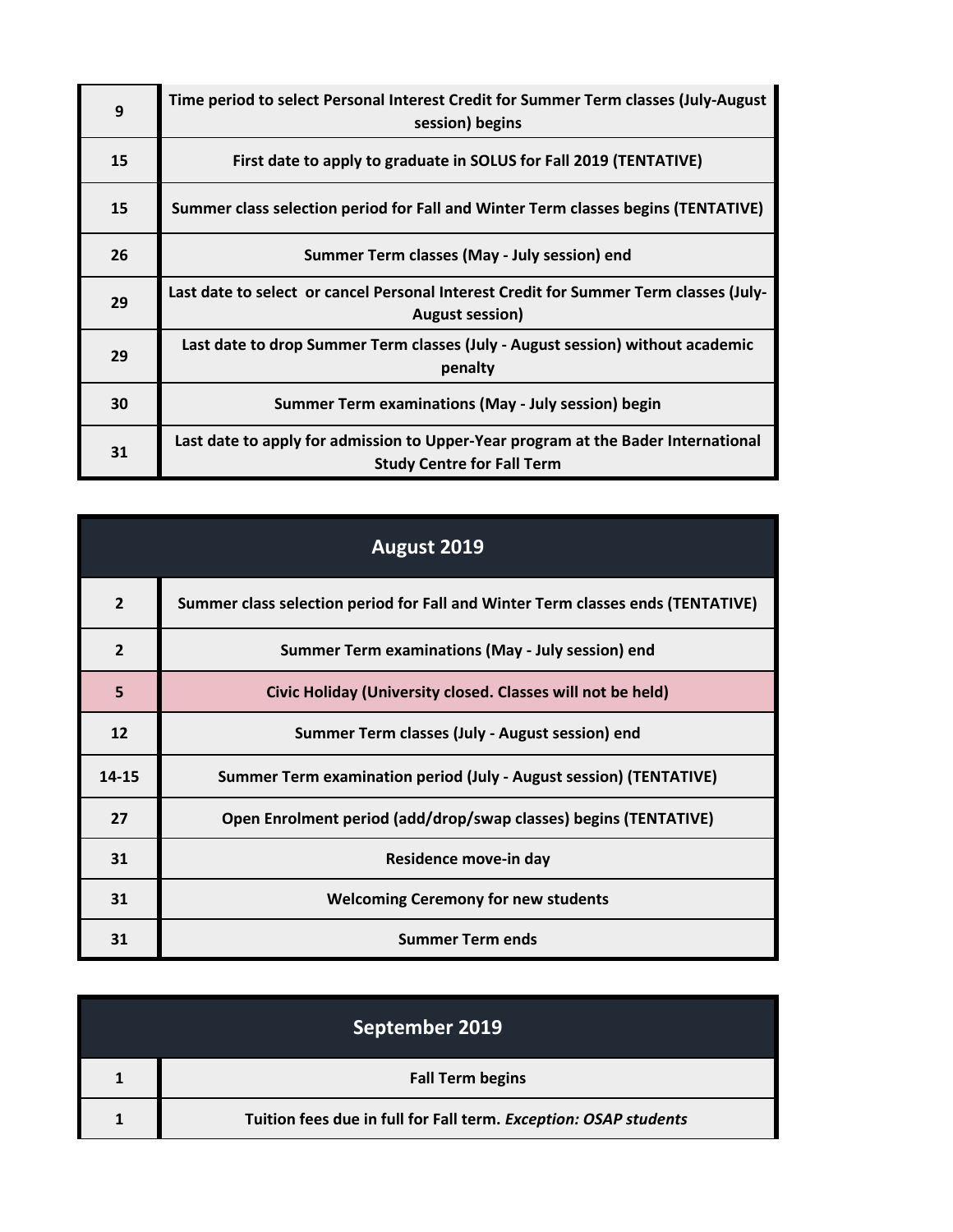| $1 - 4$        | <b>Commerce Orientation</b>                                                                                                                                        |
|----------------|--------------------------------------------------------------------------------------------------------------------------------------------------------------------|
| $\overline{2}$ | Labour Day (University closed. Classes will not be held)                                                                                                           |
| 5              | <b>Fall Term classes begin</b>                                                                                                                                     |
| $7 - 8$        | University/Residence Orientation                                                                                                                                   |
| 18             | Students unable to register in Fall Term by this date must appeal in writing. If the<br>appeal to register late is granted, students must pay tuition fees in full |
| 18             | Last date to add Fall Term and multi-term classes                                                                                                                  |
| 18             | Last date to drop Fall Term and multi-term classes without financial penalty                                                                                       |
| 19             | Time period to select Personal Interest Credit for Fall Term begins                                                                                                |
| 30             | Residence, UHIP and Student Activity Fees due in full                                                                                                              |

| October 2019          |                                                                                                                                                               |
|-----------------------|---------------------------------------------------------------------------------------------------------------------------------------------------------------|
| 14                    | Thanksgiving Day (University closed. Classes will not be held)                                                                                                |
| 15                    | Last date to apply to graduate in SOLUS for Fall 2019 (TENTATIVE)                                                                                             |
| 16                    | <b>University Day (Classes not cancelled)</b>                                                                                                                 |
| $17-18,$<br>$21 - 23$ | Interview blackout dates (all Commerce students)                                                                                                              |
| $24 - 25$             | Fall mid-term break (classes will not be held)                                                                                                                |
| $24 - 25$             | Interview blackout dates (1st and 2nd year Commerce students only)                                                                                            |
| $26 - 31$             | Interview blackout dates (all Commerce students)                                                                                                              |
| 28-31                 | First four days of Mid-Term exam week for 1st and 2nd year Commerce students only<br>(Commerce classes cancelled for 1st and 2nd year Commerce students only) |

## **NOTE: Fall 2019 Convocation: Dates will be determined in June 2019. Please refer to http://www.queensu.ca/registrar/convocation to view these dates. November 2019**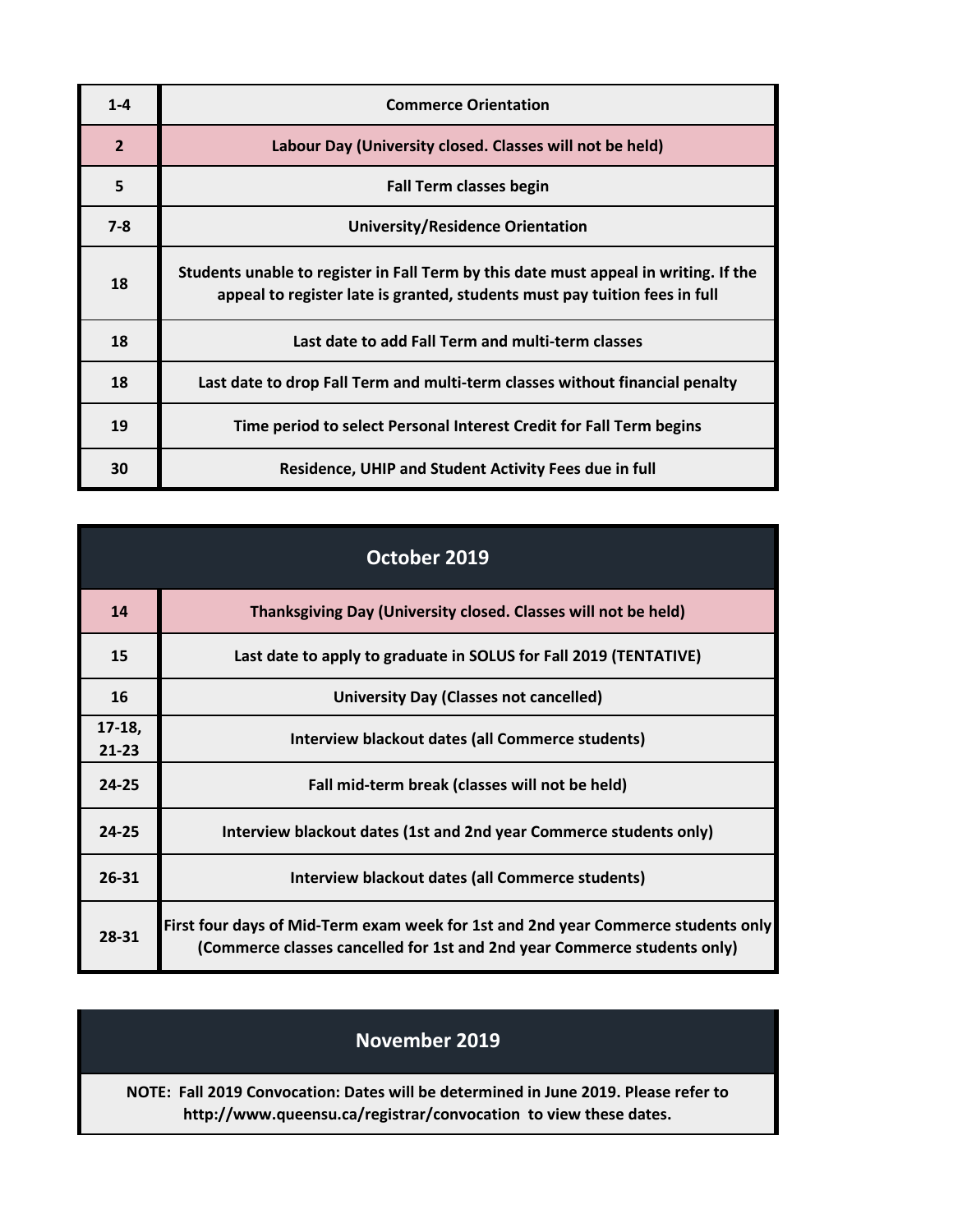| $\mathbf{1}$ | Last day of Mid-Term exam week for 1st and 2nd year Commerce students only<br>(Commerce classes cancelled for 1st and 2nd year Commerce students only) |
|--------------|--------------------------------------------------------------------------------------------------------------------------------------------------------|
| $\mathbf{1}$ | Interview blackout dates (all Commerce students)                                                                                                       |
| $\mathbf{1}$ | Last date to drop Fall term classes without academic penalty                                                                                           |
| $\mathbf{1}$ | Last date to select or cancel Personal Interest Credit for Fall Term                                                                                   |
| 7            | Last date to apply for accommodation for an official exam conflict for the December<br>exam session                                                    |
| 11           | Remembrance Day observance (Classes cancelled 10:30 - 11:30 a.m.)                                                                                      |
| 15           | Last date to apply for admission to Upper-Year program at the Bader International<br><b>Study Centre for Winter Term</b>                               |
| 29           | <b>Fall Term classes end</b>                                                                                                                           |
| 30           | Fall Term pre-examination period begins                                                                                                                |

| December 2019  |                                                                                                 |
|----------------|-------------------------------------------------------------------------------------------------|
| $\overline{1}$ | First date to apply to graduate in SOLUS for Spring 2020 (TENTATIVE)                            |
| $\mathbf{1}$   | Last date for students to apply for admission to dual degree programs for Winter<br><b>Term</b> |
| 3              | Fall Term pre-examination period ends                                                           |
| $4 - 19$       | Examination period for Commerce courses and Arts and Science courses for all years              |
| 6              | <b>Commemoration Day (all academic activities cancelled)</b>                                    |
| 31             | <b>Fall Term ends</b>                                                                           |

| January 2020 |                                                              |
|--------------|--------------------------------------------------------------|
|              | New Year's Day (University closed. Classes will not be held) |
|              | <b>Winter Term begins</b>                                    |
| 6            | Winter Term classes begin                                    |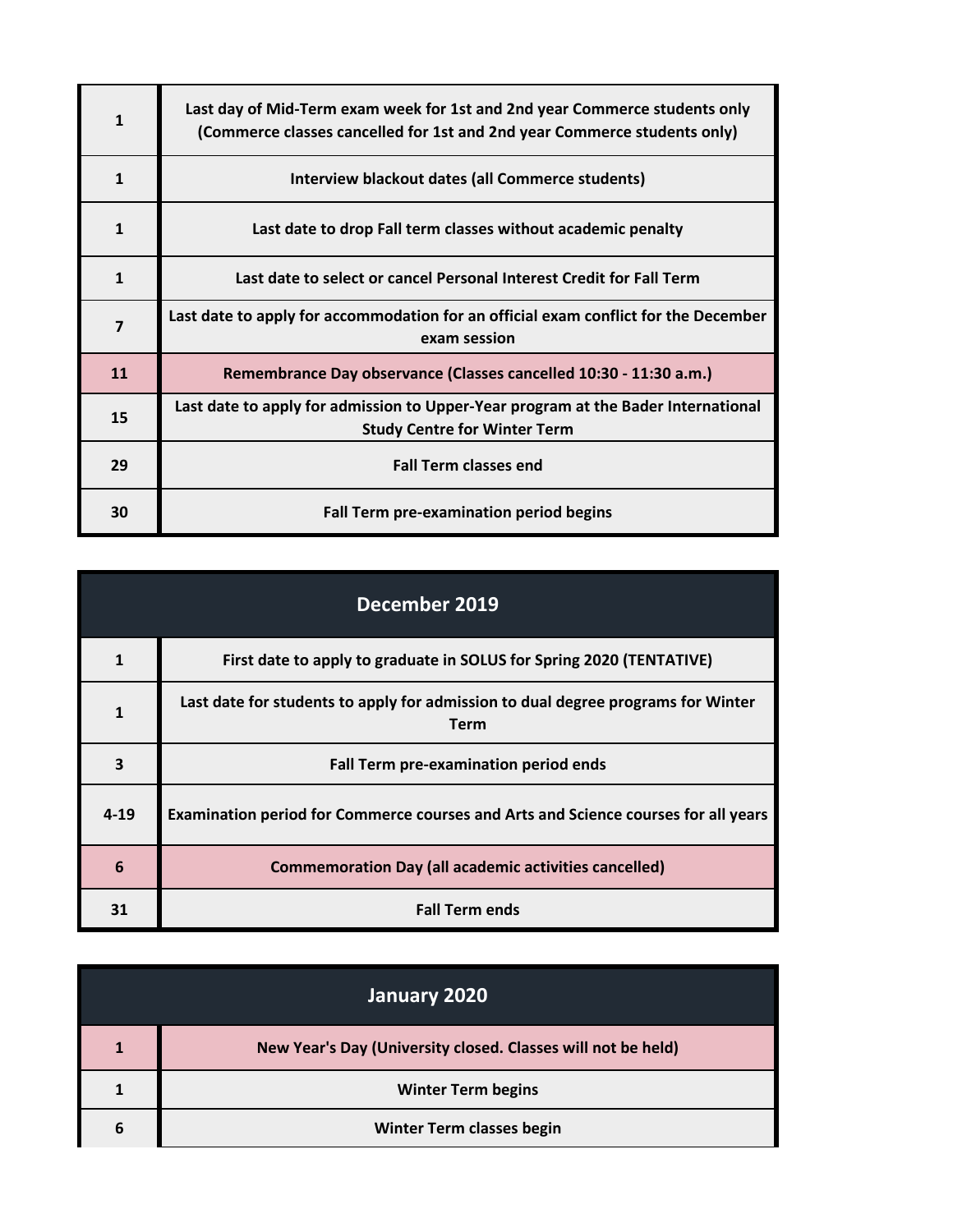| 10 | Tuition fees due in full for Winter Term. Exception: OSAP students                                                                                  |
|----|-----------------------------------------------------------------------------------------------------------------------------------------------------|
| 17 | Students unable to register in Winter Term by this date must appeal in writing. If the<br>appeal is granted, students must pay tuition fees in full |
| 17 | Last date to add Winter Term classes                                                                                                                |
| 17 | Last date to drop Winter Term classes without financial penalty                                                                                     |
| 18 | Time period to select Personal Interest Credit for Winter Term and multi-term classes<br>begins                                                     |

| <b>February 2020</b> |                                                                                                  |
|----------------------|--------------------------------------------------------------------------------------------------|
| 3                    | <b>Registration for Summer Term classes begins</b>                                               |
| $3 - 14$             | Interview blackout dates (all Commerce students)                                                 |
| $10 - 14$            | Mid-Term exams for 1st and 2nd year Commerce students                                            |
| $10 - 14$            | Commerce classes cancelled for 1st and 2nd year Commerce students only                           |
| 17                   | Family Day (University closed. Classes will not be held)                                         |
| 18-21                | <b>Reading Week (all classes cancelled)</b>                                                      |
| 28                   | Last date to select or cancel Personal Interest Credit for Winter Term and multi-term<br>classes |

| <b>March 2020</b> |                                                                                                                                               |
|-------------------|-----------------------------------------------------------------------------------------------------------------------------------------------|
| $\overline{7}$    | Last day to apply for accommodation for an official exam conflict for the April exam<br>session                                               |
| 30                | Last date to apply for admission to Upper-Year program at the Bader International<br><b>Study Centre for Summer Term (May - June session)</b> |

| <b>April 2020</b> |                                                                                                                |
|-------------------|----------------------------------------------------------------------------------------------------------------|
|                   | Last date for Queen's students to apply for admission to a Summer term dual degree<br>or second degree program |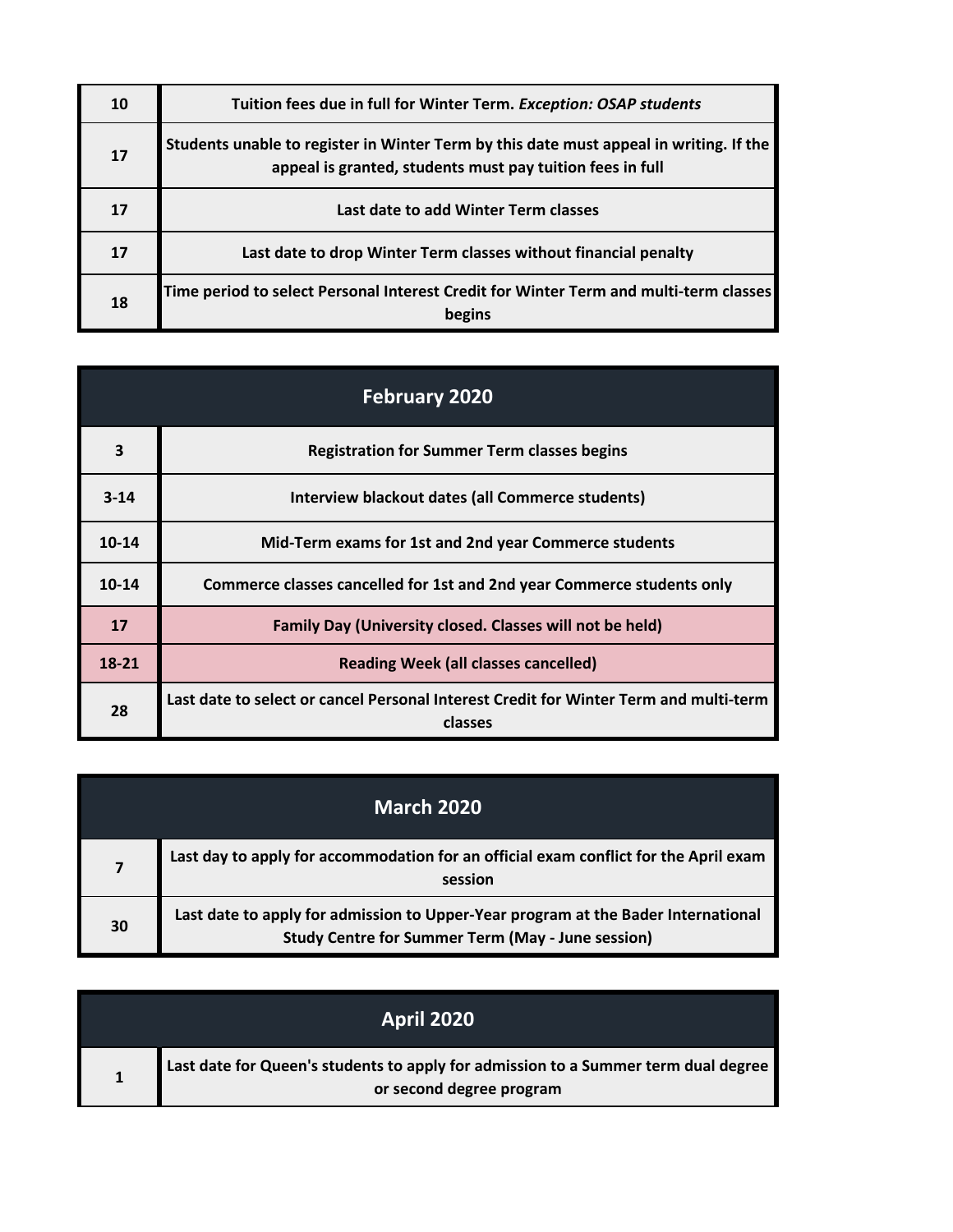| 3        | <b>Winter Term classes end</b>                                                                    |
|----------|---------------------------------------------------------------------------------------------------|
| $4 - 8$  | Winter Term pre-examination study period                                                          |
| $9 - 25$ | Winter Term examination period for Commerce courses and Arts and Science courses<br>for all years |
| 10       | Good Friday (University closed - Examinations will not be held)                                   |
| 30       | Last date to apply to graduate in SOLUS for Spring 2020 (TENTATIVE)                               |
| 30       | <b>Winter Term ends</b>                                                                           |

| <b>May 2020</b> |                                                                                                                                                                                                              |
|-----------------|--------------------------------------------------------------------------------------------------------------------------------------------------------------------------------------------------------------|
| $\mathbf{1}$    | <b>Summer Term begins</b>                                                                                                                                                                                    |
| $\mathbf{1}$    | Tuition fees due in full for Summer Term classes (May-June and May-July sessions)                                                                                                                            |
| 8               | Students unable to register in Summer Term (May - June and May - July sessions) by<br>this date must appeal in writing. If the appeal to register late is granted, students<br>must pay tuition fees in full |
| 8               | Last date to apply for admission to Upper-Year program at the Bader International<br><b>Study Centre for Summer Term (August session)</b>                                                                    |
| 11              | Summer Term classes (May - June and May - July sessions) begin                                                                                                                                               |
| 15              | Last date to add Summer Term classes (May - June and May - July sessions)                                                                                                                                    |
| 16              | Time period to select Personal Interest Credit for Summer Term classes (May-June<br>session) begins                                                                                                          |
| 18              | Victoria Day (University closed. Classes will not be held)                                                                                                                                                   |
| 20              | Last date to drop Winter Term and multi-term classes without academic penalty                                                                                                                                |

## **June 2020**

**[NOTE: Sp](http://www.queensu.ca/registrar/convocation)ring 2020 Convocation: Dates will be determined in November 2019. Please refer to [h](http://www.queensu.ca/registrar/convocation)ttp://www.queensu.ca/registrar/convocation to view these dates.**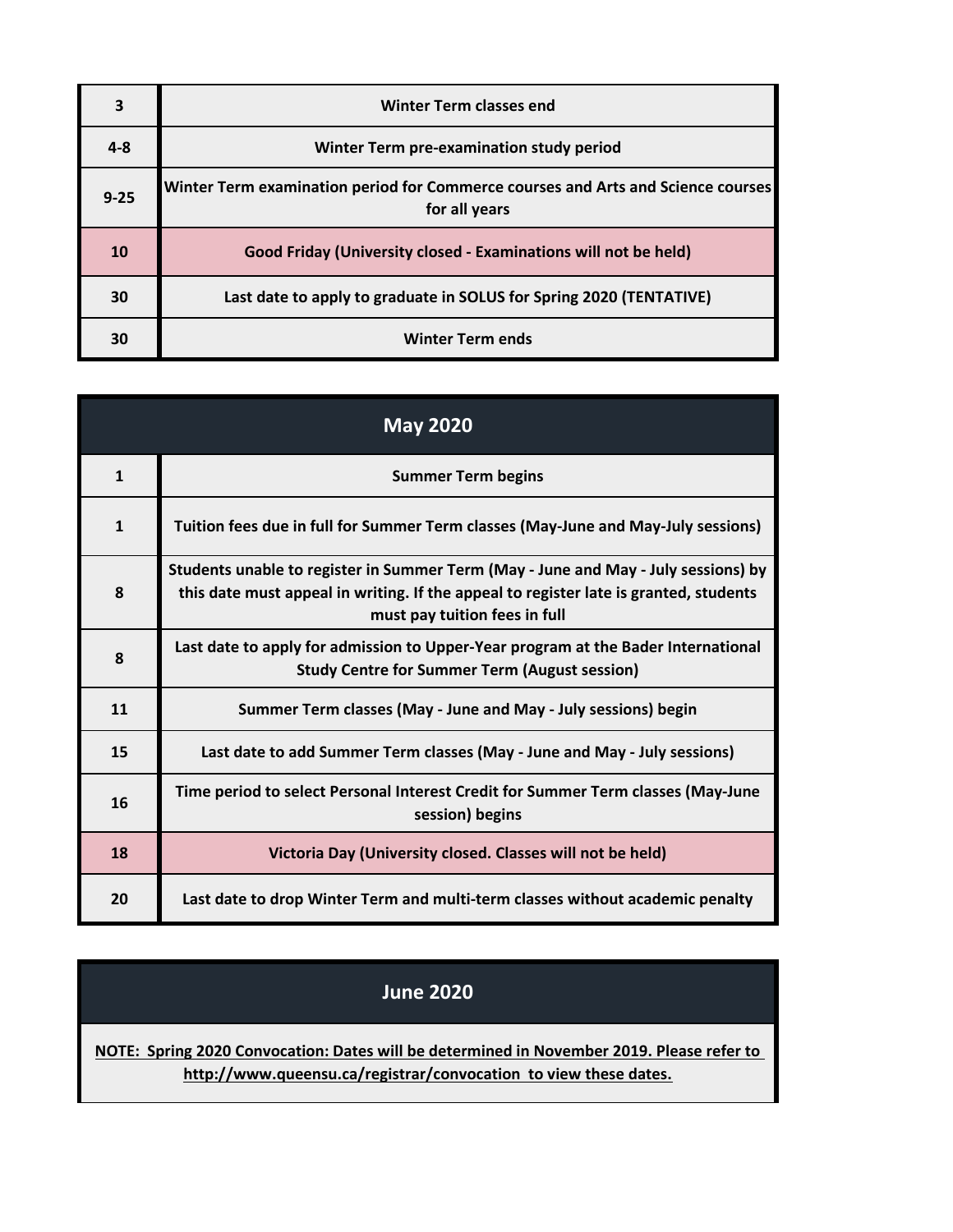| $\mathbf{1}$            | Last date for Queen's students to apply for admission to a dual degree or second<br>degree program for Fall Term                                                                                                         |
|-------------------------|--------------------------------------------------------------------------------------------------------------------------------------------------------------------------------------------------------------------------|
| $\mathbf{1}$            | Last date for students to apply to transfer into the Faculty of Arts and Science for Fall<br><b>Term</b>                                                                                                                 |
| $\mathbf{1}$            | Last date for non-Queen's students to apply to transfer into the Commerce program<br>for Fall Term                                                                                                                       |
| 5                       | Last date to select or cancel Personal Interest Credit for Summer Term (May-June<br>session) classes                                                                                                                     |
| 5                       | Last date to drop Summer Term classes (May - July session) without academic<br>penalty                                                                                                                                   |
| 5                       | Last date to drop Summer Term classes (May - June session) without financial penalty                                                                                                                                     |
| 5                       | Last date to drop Summer Term classes (May - July session) without financial penalty                                                                                                                                     |
| 6                       | Time period to select Personal Interest Credit for Summer Term classes (May-July<br>session) begins                                                                                                                      |
| $\overline{\mathbf{z}}$ | Last day to apply for accommodation for an official exam conflict for the June, July<br>and August exam sessions                                                                                                         |
| 15                      | Last date for receipt of required documentation from students seeking admission for<br>Fall Term to full-time study, including transfer students, to ensure that an admission<br>decision is made before the Term begins |
| 22                      | Summer Term classes (May - June session) end                                                                                                                                                                             |
| $25 - 26$               | <b>Examinations for Summer Term (May - June session) classes</b>                                                                                                                                                         |

| <b>July 2020</b> |                                                                                                      |
|------------------|------------------------------------------------------------------------------------------------------|
| 1                | Tuition fees due in full for Summer Term classes (July-August session)                               |
| 1                | Canada Day observed (University closed. Classes will not be held)                                    |
| $\mathbf{z}$     | Summer Term classes (July - August session) begin                                                    |
| 3                | Last date to drop Summer Term classes (May - July session) without academic<br>penalty               |
| 3                | Last date to select or cancel Personal Interest Credit for Summer Term (May-July<br>session) classes |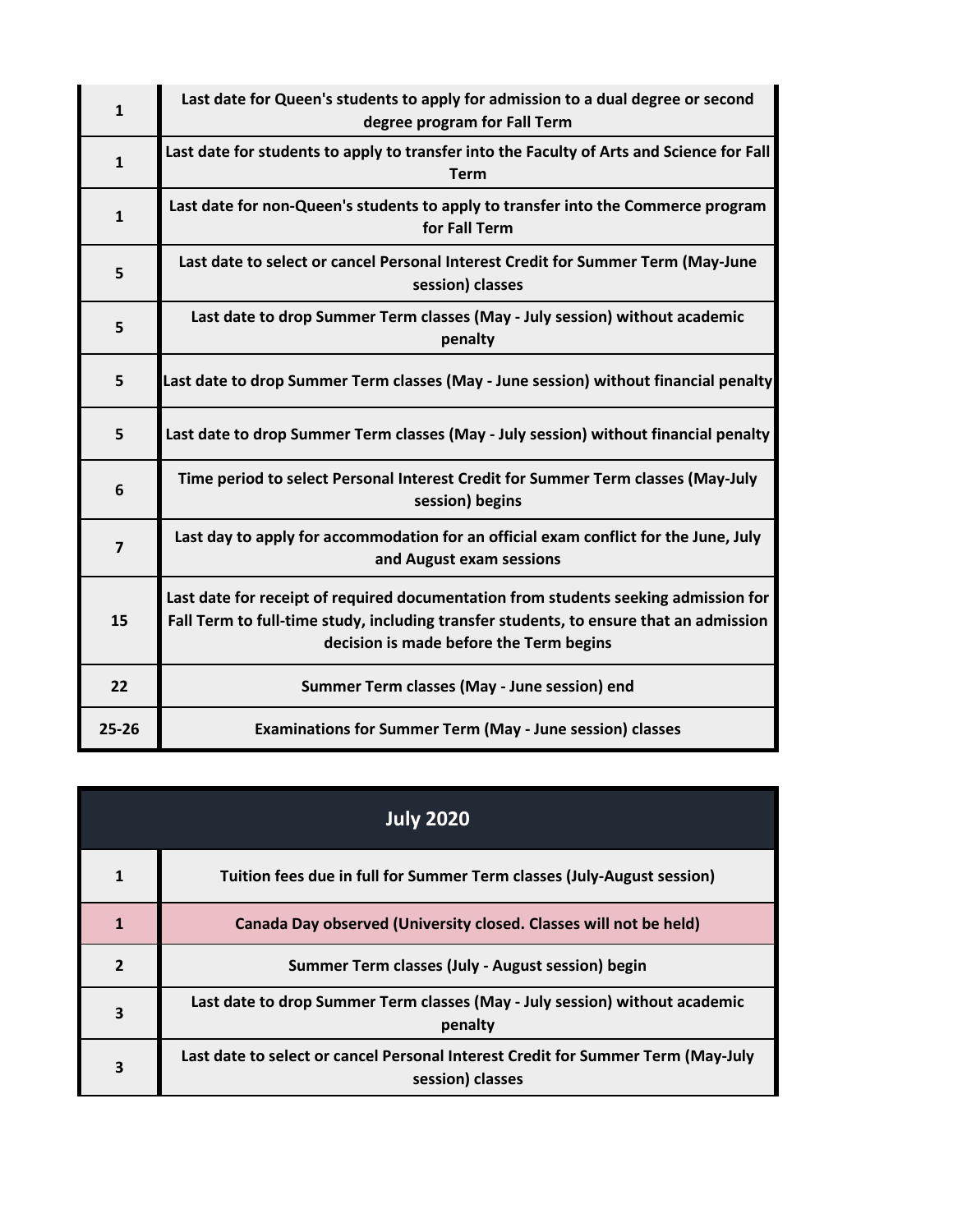| 8     | Students unable to register in Summer Term (July - August session) by this date must<br>appeal in writing. If the appeal to register late is granted, students must pay tuition<br>fees in full |
|-------|-------------------------------------------------------------------------------------------------------------------------------------------------------------------------------------------------|
| 8     | Last date to add Summer Term classes (July - August session)                                                                                                                                    |
| 8     | Last date to drop Summer Term classes (July - August session) without financial<br>penalty                                                                                                      |
| 9     | Time period to select Personal Interest Credit for Summer Term classes (July-August<br>session) begins                                                                                          |
| 13-31 | Summer class selection period for Fall and Winter Term classes (TENTATIVE)                                                                                                                      |
| 15    | First date to apply to graduate in SOLUS for Fall 2020 (TENTATIVE)                                                                                                                              |
| 29    | Last date to select or cancel Personal Interest Credit for Summer Term classes (July-<br><b>August session)</b>                                                                                 |
| 29    | Last date to drop Summer Term classes (July - August session) without academic<br>penalty                                                                                                       |
| 31    | Summer Term classes (May - July session) end                                                                                                                                                    |
| 31    | Last date to apply for admission to Upper-Year program at the Bader International<br><b>Study Centre for Fall Term</b>                                                                          |

| August 2020 |                                                                              |
|-------------|------------------------------------------------------------------------------|
| 3           | Civic Holiday (University closed. Classes will not be held)                  |
| $4 - 8$     | <b>Summer Term examinations period (May - July session)</b>                  |
| 10          | Summer Term classes (July - August session) end                              |
| $12 - 13$   | <b>Summer Term examinations (July - August session) (TENTATIVE)</b>          |
| 25          | Time period to add / drop classes begins (Open Enrolment Period) (TENTATIVE) |
| 31          | <b>Summer Term ends</b>                                                      |

|              | September 2020          |
|--------------|-------------------------|
| $\mathbf{1}$ | <b>Fall Term begins</b> |